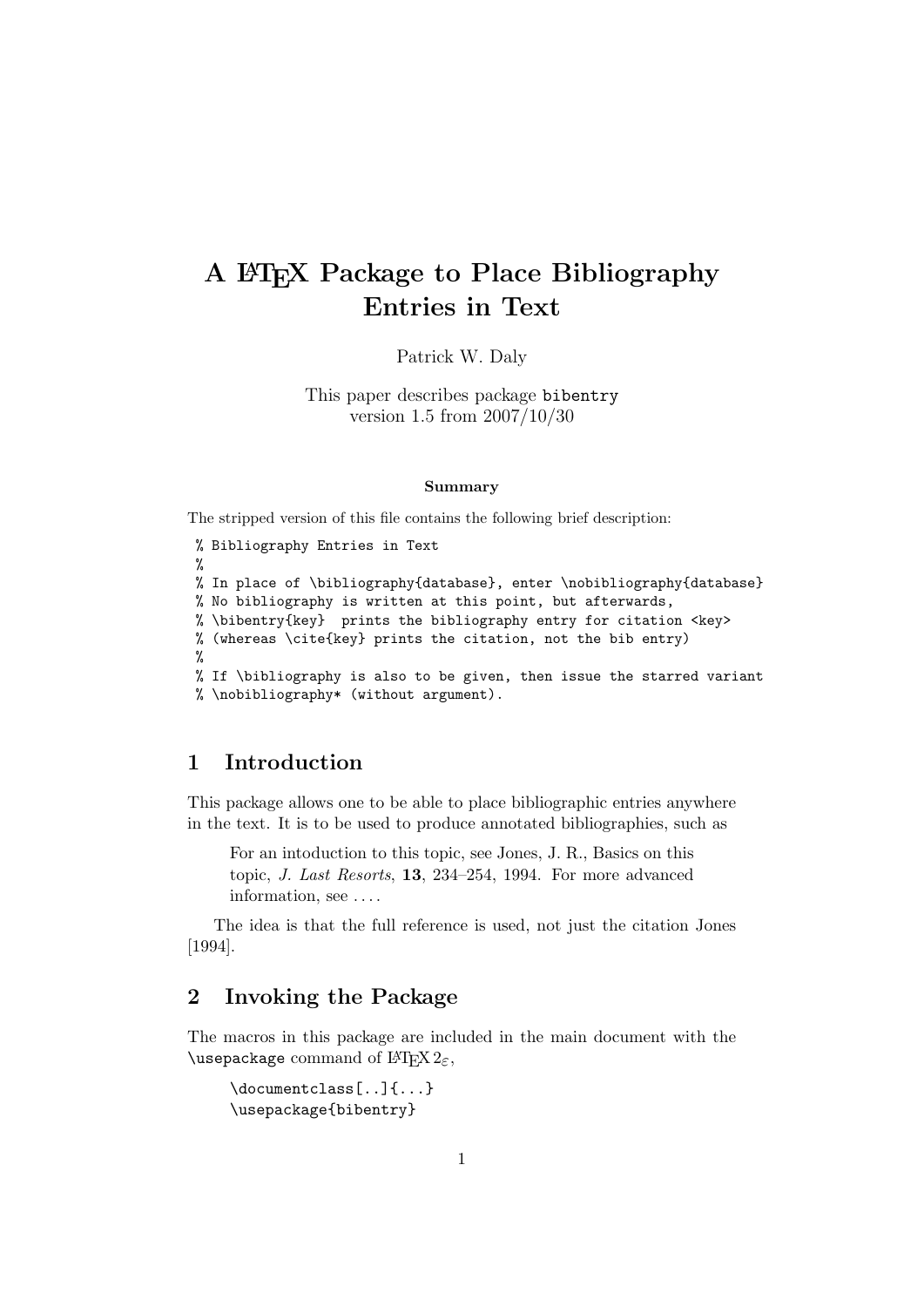### 3 Usage

This package must be used with BIBT<sub>E</sub>X, not with a hand-written thebibliography environment.

More precisely, there must be a .bbl file external to the LAT<sub>E</sub>X file; whether this is written by hand or by BIBT<sub>EX</sub> is unimportant.

 $\infty$ bibliography The bibliography entries are stored with the command  $\n *hobibliography*$  $(hibfiles)$ , which is like the usual  $\bibliography{\*bibiles*}$  except no bibliography is printed. The .bbl file is read in as usual but the thebibliography is redefined so that all the entries are stored, not printed.

\bibentry The text of the entries may be printed with the command

```
\big\{\langle key \rangle\}
```
These commands may only be issued after \nobibliography, for otherwise the reference texts are not known.

The final period of the original text will be missing, so that one can add punctuation as one pleases.

Regular \cite (or the natbib versions) may be issued anywhere as usual.

 $\n\n\n\n If a regular list of references is to be given too, with the \bibliography({bibfiles})\n$ command, issue the starred version \nobibliography\* (without argument) in order to store the bib entry texts. This will load the same .bbl file as  $\lambda$ bibliography, but will avoid messages from BIBT $FX$  about multiple \bibdata commands and warnings from LATEX about multiply defined citations.

The processing procedure is as usual:

- 1. LAT<sub>F</sub>X the file;
- 2. Run BIBT<sub>F</sub>X;
- 3. LATEX the file twice.

Note: it is highly recommended to make use of the url package, which will nicely format both url and doi addresses; in particular, they will break at convenient locations without a hyphen.

#### 4 Caveats

The entries in the .bbl must be of the form

 $\big\{\langle label \rangle\}$  { $\langle key \rangle\}$ } Text of the reference entry. \bibitem...